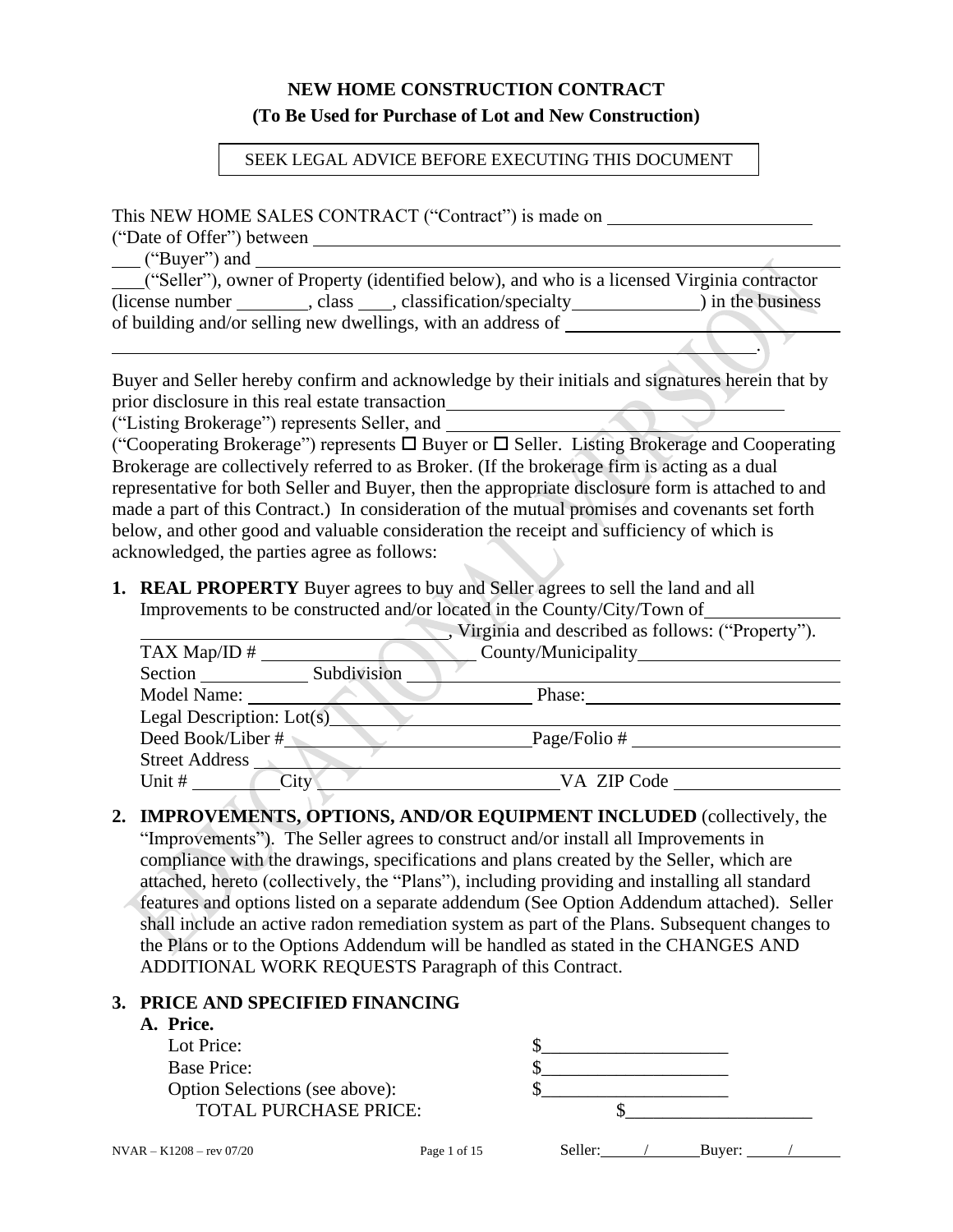| First Deposit This Date: Check # |  |         |
|----------------------------------|--|---------|
|                                  |  |         |
|                                  |  |         |
| <b>TOTAL DEPOSIT:</b>            |  |         |
| Loan Amount (See below)          |  | or $\%$ |
| <b>DOWN PAYMENT:</b>             |  | or $\%$ |

**B. First Deed of Trust.** Buyer will obtain a **Fixed OR** an **Adjustable** rate First Deed of Trust loan amortized over \_\_\_\_\_ years. The interest rate for this loan is at an (initial) interest rate not to exceed  $\frac{1}{2}$  % per year of the following type:

| $\Box$ USDA See Addendum attached | □ Construction See Addendum attached                 |
|-----------------------------------|------------------------------------------------------|
| $\Box$ VA See Addendum attached   | $\Box$ This Contract is not contingent on Financing. |

**4. DEPOSIT** Buyer's deposits stated in the PRICE AND SPECIFIED FINANCING Paragraph ("Deposit") shall be held by  $\qquad \qquad$  ("Escrow Agent"). Buyer  $\Box$ has delivered the First Deposit  $\overline{OR} \square$  will deliver the First Deposit to Escrow Agent by \_\_\_\_\_\_ days after Date of Ratification. All additional deposits shall be delivered to the Escrow Agent as outlined in the PRICE AND SPECIFIED FINANCING Paragraph.

If the Escrow Agent is a Virginia Real Estate Board ("VREB") licensee, the parties direct the Escrow Agent to place the Deposit in an escrow account by the end of the  $5<sup>th</sup>$  business banking day following receipt or following the Date of Ratification whichever is later. If the Escrow Agent is not a VREB licensee, Deposit will be placed in an escrow account of Escrow Agent after Date of Ratification in conformance with the laws and regulations of the appropriate jurisdiction and/or, if VA financing applies, as required by Title 38 of the U.S. Code. This account may be interest bearing and all parties waive any claim to interest resulting from Deposit. Deposit will be held in escrow until: (i) Credited toward the Sales Price at Settlement; (ii) All parties have agreed in writing as to its disposition; (iii) A court of competent jurisdiction orders disbursement and all appeal periods have expired; or, (iv) Disposed of in any other manner authorized by law. Seller and Buyer agree that Escrow Agent will have no liability to any party on account of disbursement of Deposit or on account of failure to disburse Deposit, except in the event of Escrow Agent's gross negligence or willful misconduct.

# **5. UTILITIES WATER, SEWAGE, HEATING AND CENTRAL AIR CONDITIONING**

Except as otherwise depicted in the Plans and any attachment or addendum hereto, Seller makes no representations as to the location of utility transformers and utility pedestals on Property, as the location of these facilities is determined solely by the utility companies and not by Seller, but Seller shall meet all such utility installers and offer preferred locations which minimize the disruption of the intended use of Property and take into account the aesthetics of the Project. (Check all terms that apply)

| Water Supply: $\Box$ Public $\Box$ Private Well $\Box$ Community Well                                 |                                      |                                                           |                |  |
|-------------------------------------------------------------------------------------------------------|--------------------------------------|-----------------------------------------------------------|----------------|--|
| Sewage Disposal: $\Box$ Public $\Box$ Community Septic                                                |                                      |                                                           |                |  |
|                                                                                                       |                                      | $\Box$ Septic for # BR $\Box$ Alternative Septic for # BR |                |  |
| Hot Water:                                                                                            | $\Box$ Gas $\Box$ Elec. $\Box$ Other |                                                           |                |  |
| Air Conditioning: $\square$ Gas $\square$ Elec. $\square$ Heat Pump $\square$ Other $\square$ Zones # |                                      |                                                           |                |  |
| Heating: $\Box$ Gas $\Box$ Elec. $\Box$ Heat Pump $\Box$ Other                                        |                                      |                                                           | $\Box$ Zones # |  |

| Seller<br>$\sim$ $\sim$ | Buver: |  |
|-------------------------|--------|--|
|                         |        |  |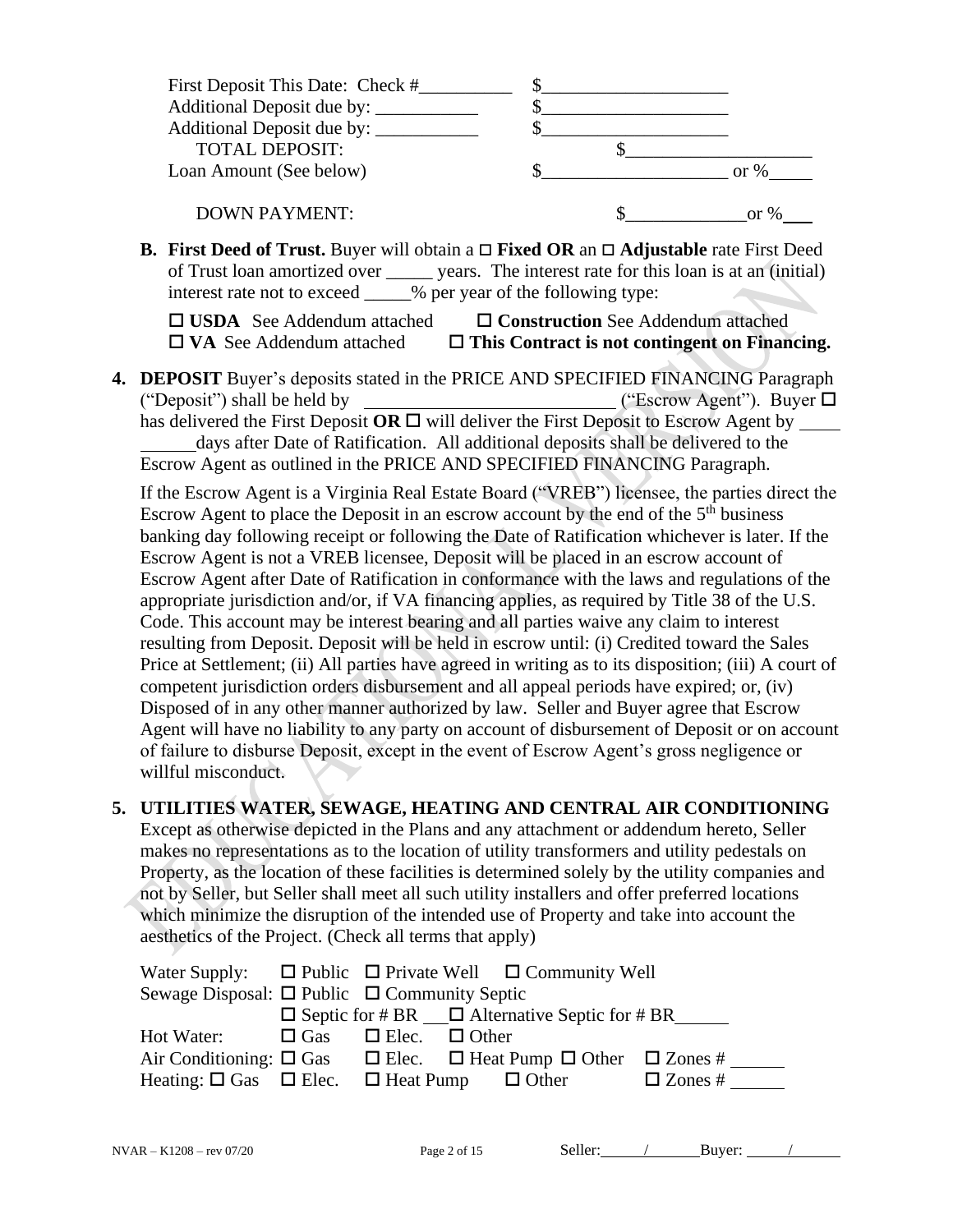**6. CONSTRUCTION** Within 5 business days following the Date of Ratification, Seller shall seek all appropriate permits and approvals for the construction of the Improvements to complete the Project. Seller shall name the Settlement Agent's title insurance underwriter as its Mechanics Lien Agent on all permit applications and Seller shall post all permits at Property at all times and in accordance with law.

Construction will begin within \_\_\_\_\_\_\_\_\_\_\_\_\_\_\_ days after Settlement and Seller will Deliver Notice of Substantial Completion on or about ("Substantial Completion Date"). Buyer is aware that delays caused by events beyond the control of Seller such as: work stoppages, municipal approvals and permits, strikes, lockouts, weather, availability of labor, materials, craftsmen, acts of God, terrorism, and anything unanticipated and unforeseen are not included in the calculation of time estimates. Notwithstanding the above, in the event the Project is not Substantially Complete within 24 months from the Date of Ratification, then this Contract may be voidable at the sole option of the Buyer. Any such termination shall be without penalty to Buyer, and any Deposit shall be promptly returned to Buyer.

Delays caused by such events do not constitute abandonment or constitute a default on Seller's part and are not included in calculating time frames for payment or performance.

- **7. SETTLEMENT** Seller and Buyer will make full settlement in accordance with the terms of this Contract ("Settlement") on, or with mutual consent before, ("Settlement Date"). Buyer and Seller agree to provide in a prompt manner such documentation as lender may require to process and complete the Specified Financing.
- **8. OCCUPANCY** Occupancy may occur only after Buyer has received Seller's Notice of Substantial Completion. Delivery of Property at Settlement, and completion of the Project are not severable and Seller's obligation of performance requires that the Project be Completed and delivered to the Buyer under the terms and conditions of this Contract.
- **9. NOTICE TO BUYER REGARDING THE REAL ESTATE SETTLEMENT AGENTS ACT ("RESAA") Choice of Settlement Agent: Buyer has the right to select a Settlement Agent to handle the closing of this transaction. The Settlement Agent's role in closing this transaction involves the coordination of numerous administrative and clerical functions relating to the collection of documents and the collection and disbursement of funds required to carry out the terms of the contract between the parties. If part of the purchase price is financed, Buyer's lender will instruct the Settlement Agent as to the signing and recording of loan documents and the disbursement of loan proceeds. No Settlement Agent can provide legal advice to any party to the transaction except a Settlement Agent who is engaged in the private practice of law in Virginia and who has been retained or engaged by a party to the transaction for the purpose of providing legal services to that party.**

**Variation by Contract: The provisions of the Real Estate Settlement Agents Act may not be varied by Contract, and rights conferred by this chapter may not be waived. The Seller may not require the use of a particular settlement agent as a condition of the sale of the property.** 

**Escrow, closing and Settlement service guidelines: The Virginia State Bar issues guidelines to help Settlement agents avoid and prevent the unauthorized practice of law in connection with furnishing escrow, Settlement or closing services. As a party to a real estate transaction, Buyer is entitled to receive a copy of these guidelines from the**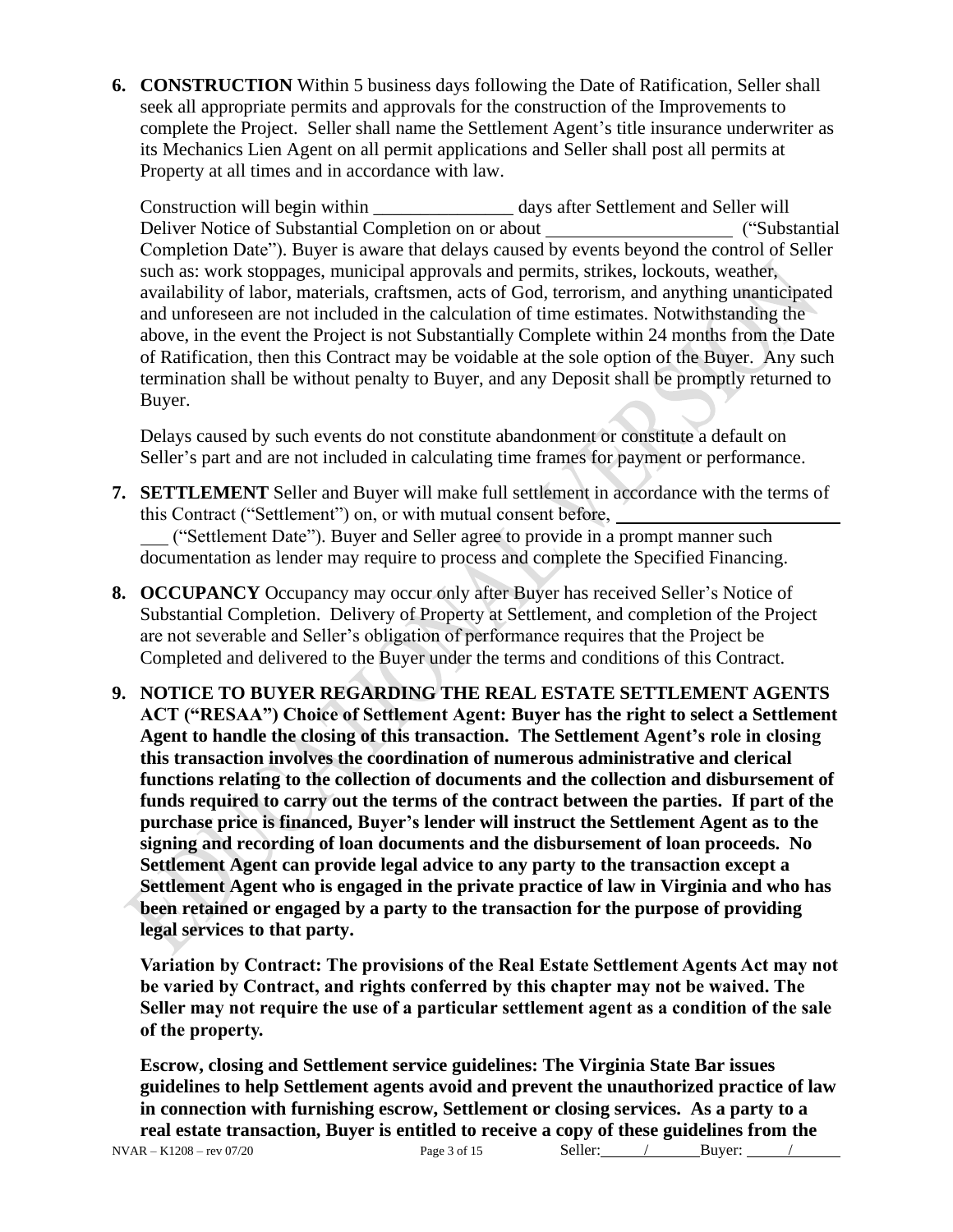### **Settlement Agent, upon request, in accordance with the provisions of the Real Estate Settlement Agents Act.**

Buyer selects ("Settlement Agent") to conduct Settlement. Either party may retain their own legal counsel. Buyer agrees to contact Settlement Agent within ten (10) Days of Date of Ratification to schedule Settlement. Settlement agent shall order the title examination and, if required, a survey.

- **10. DOWN PAYMENT** The balance of the down payment will be paid on or before Settlement Date by certified or cashier's check or by bank-wired funds. An assignment of funds shall not be used without prior written consent of Seller.
- **11. MODEL HOME** Any model home is displayed for illustrative purposes only, and such display shall not constitute a contract or commitment on the part of Seller to deliver Property purchased in exact accordance with any model home. None of the items or furnishings shown in any model home site are included in this Contract unless Seller specifically agrees in writing to deliver same as part of the Purchase Price.
- **12. CHANGES AND ADDITIONALWORK REQUESTS** Seller reserves the right to make changes to the Project at Seller's cost and expense with advance written notice to the Buyer if such changes are necessary as a result of unforeseen site conditions or the unavailability of materials specified in the Plans provided (a) such unavailability is not due, in whole or in part, to Seller's failure to timely order such material; and (b) Seller obtains Buyer's prior written approval for substitution of design finishes or materials (such as specified underlayment systems, hardware, countertops, flooring, doors, specialized siding, and all windows) which are substantially similar in quality, duration, warranty, and appearance to the unavailable design finishes or materials specified in the Plans, which approval shall not be unreasonably withheld, conditioned or delayed by Buyer.

The location of the driveways, walks and patios, grading, planting and landscaping, including the disposition of existing trees and the control of water flow, the inclusion or exclusion of retaining walls, septic fields, and other site details, including utilities, electric transformers, catch basins, cable television or telephone service boxes, and the manner in which Property is graded are subject to change in the exercise of Seller's good-faith professional judgment as required by site conditions. The driveway shall not be a shared driveway and shall permit a continuous turn entry into and exit from any garage. The parties recognize and agree that it may be necessary to adjust such items to accommodate specific field conditions, governmental requirements, and other reasonable causes.

## **13. INSULATION** Insulation characteristics:

- **A. Exterior walls** in conditioned areas will be insulated with
	- to a thickness of inches, which thickness, according to the manufacturer, will yield an R-Value of .
- **B. Ceilings in the attic over living areas** will be insulated with to a thickness of inches, which thickness, according to the manufacturer, will yield an R-value of .
- **C. Basement walls** (subterranean) will be insulated with to a thickness of inches, which thickness, according to the manufacturer, will yield an R-value of \_\_\_\_\_\_\_.

## **14. WARRANTY**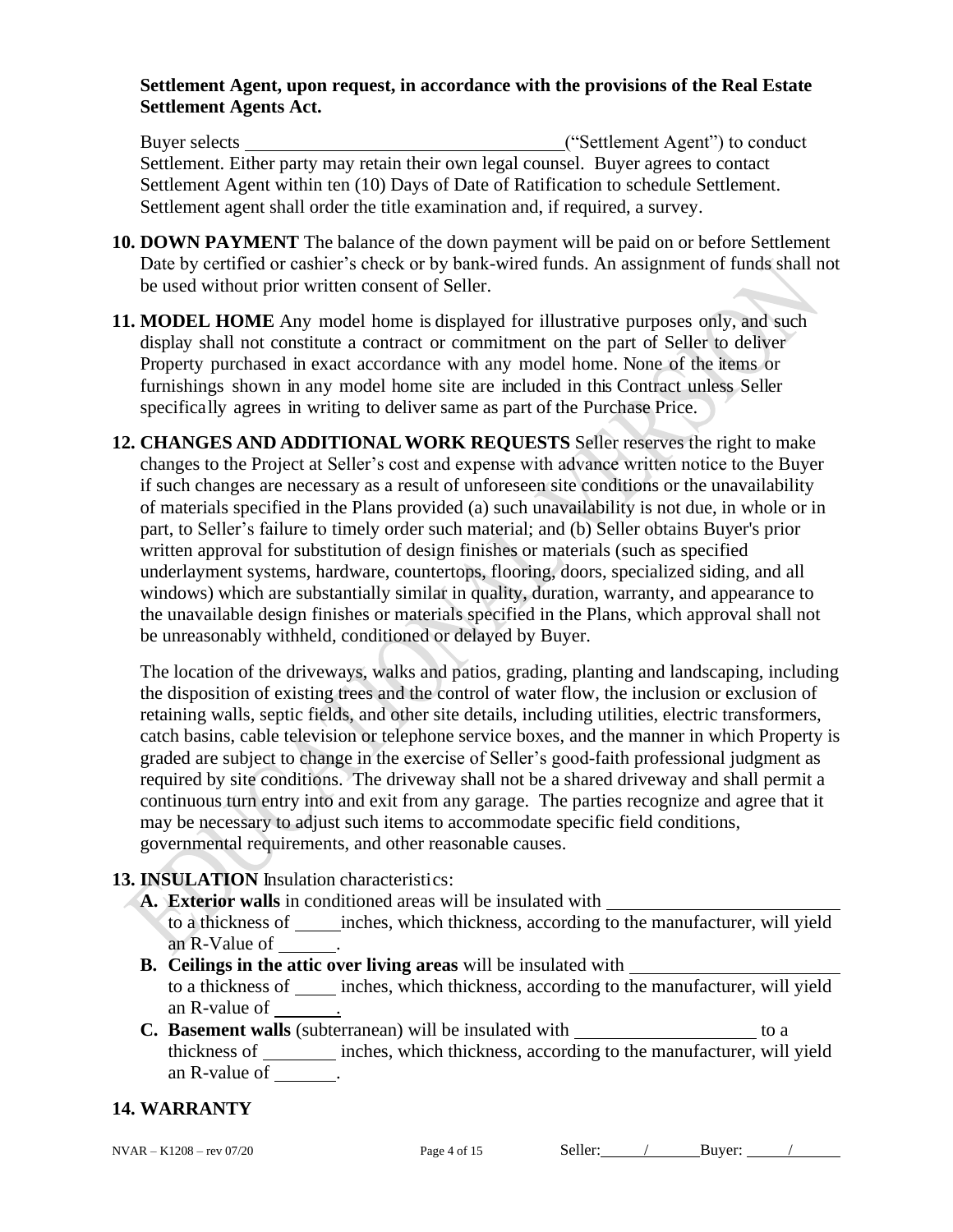- **A. Express Warranty**. In addition to any other warranty implied by law, the Seller warrants that, as of Occupancy, the Improvements shall be (i) free from structural defects, so as to pass without objection in the trade; (ii) constructed in a workmanlike manner, so as to pass without objection in the trade; and (iii) fit for habitation. Seller shall assign all manufacturer warranties to Buyer on Project Completion Date. Unless otherwise agreed to in writing, no other warranty is provided. Buyer may wish to pursue obtaining a separate warranty.
- **B. Third Party Homeowners Warranty**. Seller shall provide Buyer at Seller's cost a new home warranty of at least 10 years issued by a nationally recognized third-party homeowner's warranty insurance company. Buyer acknowledges that before signing this Contract, Buyer has received and reviewed information concerning the terms and conditions of such third-party homeowner's warranty insurance. Seller shall pay the premium associated with such insurance, thereafter Buyer's rights and responsibilities under such policy of insurance shall be governed and controlled by the terms thereof.
- **15. RISK OF LOSS** The risk of damage or loss to Property by fire, act of God, or other casualty remains with Seller until Settlement Date. In the event of substantial loss or damage to Property before Settlement Date, Buyer shall have the option of either (a) terminating this Contract and recovering Deposit or (b) affirming this Contract, in which event Seller shall assign to Buyer all of Seller's rights under any policy or policies of insurance applicable to Property. After Settlement, Buyer shall be responsible for purchasing and maintaining hazard and liability insurance and, at Buyer's option, may maintain such insurance as will protect against claims which may arise from operations under the Contract. After Settlement, Seller shall maintain a Builder's Risk and Liability Policy until Project Completion Date.
- **16. TITLE** The title report and survey, if required, will be ordered promptly and, if not available on Settlement Date, then Settlement may be delayed for up to 10 business days to obtain the title report and survey, after which this Contract, at the option of Seller, may be terminated and Deposit will be refunded in full to Buyer according to the terms of the DEPOSIT paragraph. Fee simple title to Property, and everything that conveys with it, will be sold free of liens except for any loans assumed by Buyer.

Seller will convey title which is good, marketable, and insurable by a licensed title insurance company with no additional risk premium. If action is required to perfect the title, such action must be taken promptly by Seller at Seller's expense. Title may be subject to commonly acceptable easements, covenants, conditions and restrictions of record, if any, as of Settlement Date. If title is not good, marketable, and insurable by a licensed title insurance company with no additional risk premium on Settlement Date, Buyer may at Buyer's option either (a) declare the Contract void in writing or (b) pursue all available legal and equitable remedies. Nothing herein shall prohibit the parties from mutually agreeing to extend Settlement Date under terms acceptable by both parties.

Seller will convey Property by general warranty deed with English covenants of title ("Deed").The manner of taking title may have significant legal and tax consequences. Buyer is advised to seek the appropriate professional advice concerning the manner of taking title. At Settlement, Seller shall deliver (a) the Deed; (b) a mechanics lien affidavit acceptable to Buyer's title insurance company as to parties in possession and mechanics liens; (c) such certificates or contracts as may be required by state and federal authorities for tax and residency purposes; and (d) such affidavits, lien waivers, tax certifications, and other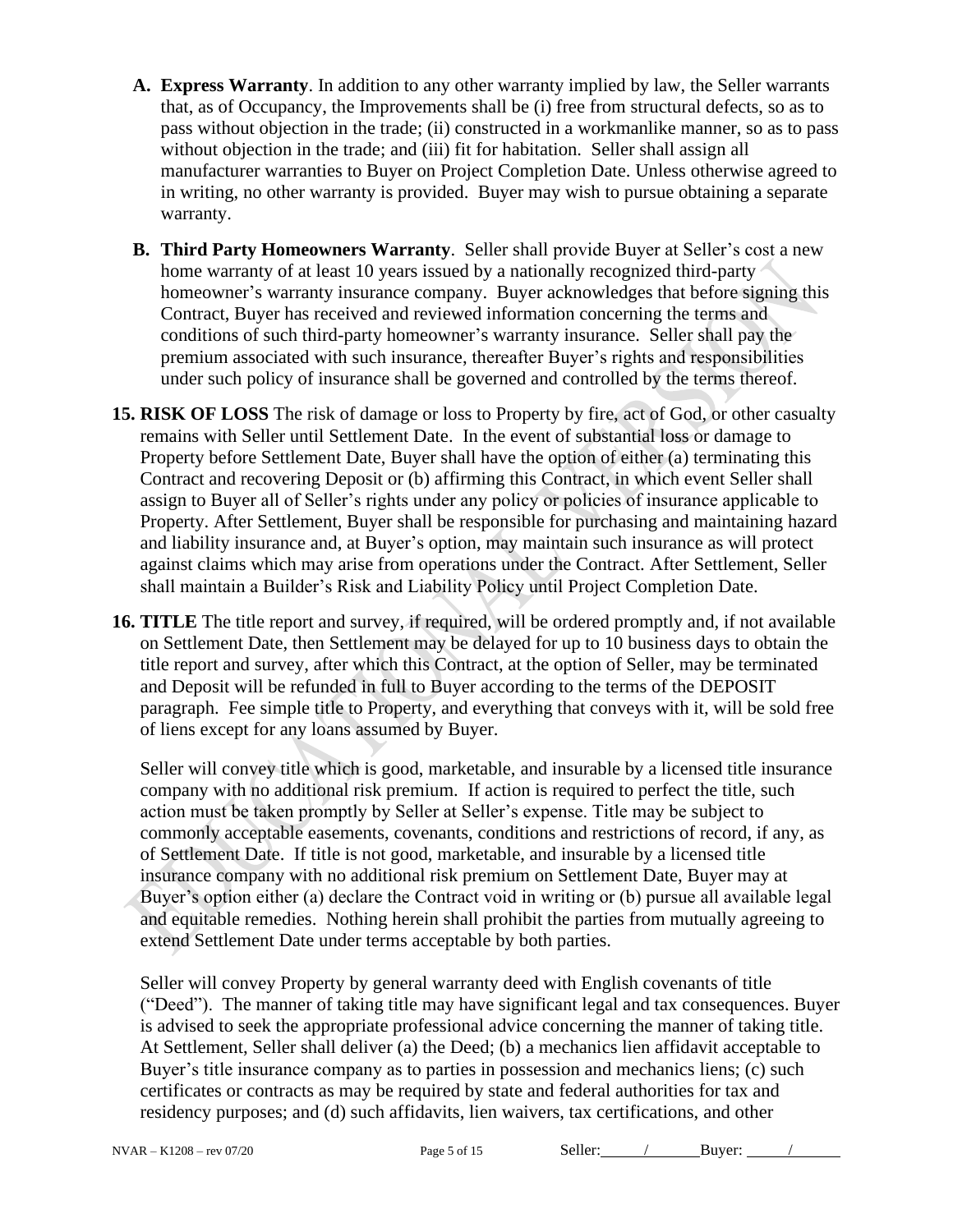documents as may be required by the lender, title insurance company, Settlement Agent, or government authority. Seller authorizes Settlement Agent to obtain pay-off or assumption information from any existing lenders. Unless otherwise agreed to in writing, Seller will pay any special assessments and will comply with all orders or notices of violations of any county or local authority, homeowners' or property owners' association, or actions in any court on account thereof, against or affecting Property on Settlement Date. Broker is hereby expressly released from all liability for damages by reason of any defect in the title.

Buyer may purchase title insurance at either "standard" or "enhanced" coverage and rates. For purposes of owner's policy premium rate disclosure by Buyer's lender(s), if any, Buyer and Seller require that enhanced rates be quoted by Buyer's lender(s). Buyer understands that nothing herein obligates Buyer to obtain any owner's title insurance coverage at any time, including at Settlement, and that the availability of enhanced coverage is subject to underwriting criteria of the title insurer.

**17. DELIVERY** This paragraph specifies the general delivery requirements under this Contract. Delivery ("Delivery", "delivery", or "delivered") methods may include hand-carried, sent by professional courier service, by United States mail, or by facsimile or email transmission. The parties agree that Delivery will be deemed to have occurred: on the day delivered by hand, on the day delivered by a professional courier service (including overnight delivery service) or by United States mail, return receipt requested, or on the day sent by facsimile or email transmission, either of which produces a tangible record of the transmission. Deliveries will be sent to the following:

**A.** Addressed to Seller by  $\Box$  United States mail, hand delivery or courier service OR  $\Box$  fax **OR**  $\Box$  email (check all that apply):

To Seller:

**B.** Addressed to Buyer by  $\Box$  United States mail, hand delivery or courier service OR  $\Box$  fax **OR**  $\Box$  email (check all that apply):

To Buyer:

No party to this Contract will refuse Delivery in order to delay or extend any deadline established in the Contract.

**18. VIRGINIA RESIDENTIAL PROPERTY DISCLOSURE ACT** The Virginia Residential Property Disclosure Act requires Seller to deliver a disclosure statement prior to the acceptance of this Contract unless the transfer of Property is exempt. The law requires Seller, on a disclosure statement provided by the Real Estate Board, to state that Seller makes no representations or warranties concerning the physical condition of Property and to sell Property "as is", except as otherwise provided in this Contract.

If the disclosure statement is delivered to Buyer after Date of Ratification, Buyer's sole remedy shall be to terminate this Contract at or prior to the earliest of (a) 3 days after delivery of the disclosure statement in person or by electronic delivery; (b) 5 days after the postmark if the disclosure statement is sent by United States mail, postage prepaid, and properly addressed to Buyer; (c) settlement upon purchase of Property; (d) occupancy of Property by Buyer; (e) Buyer making written application to a lender for a mortgage loan where such application contains a disclosure that the right of termination shall end upon the application for the mortgage loan; or (f) the execution by Buyer after receiving the disclosure statement of a written waiver of Buyer's right of termination separate from this Contract.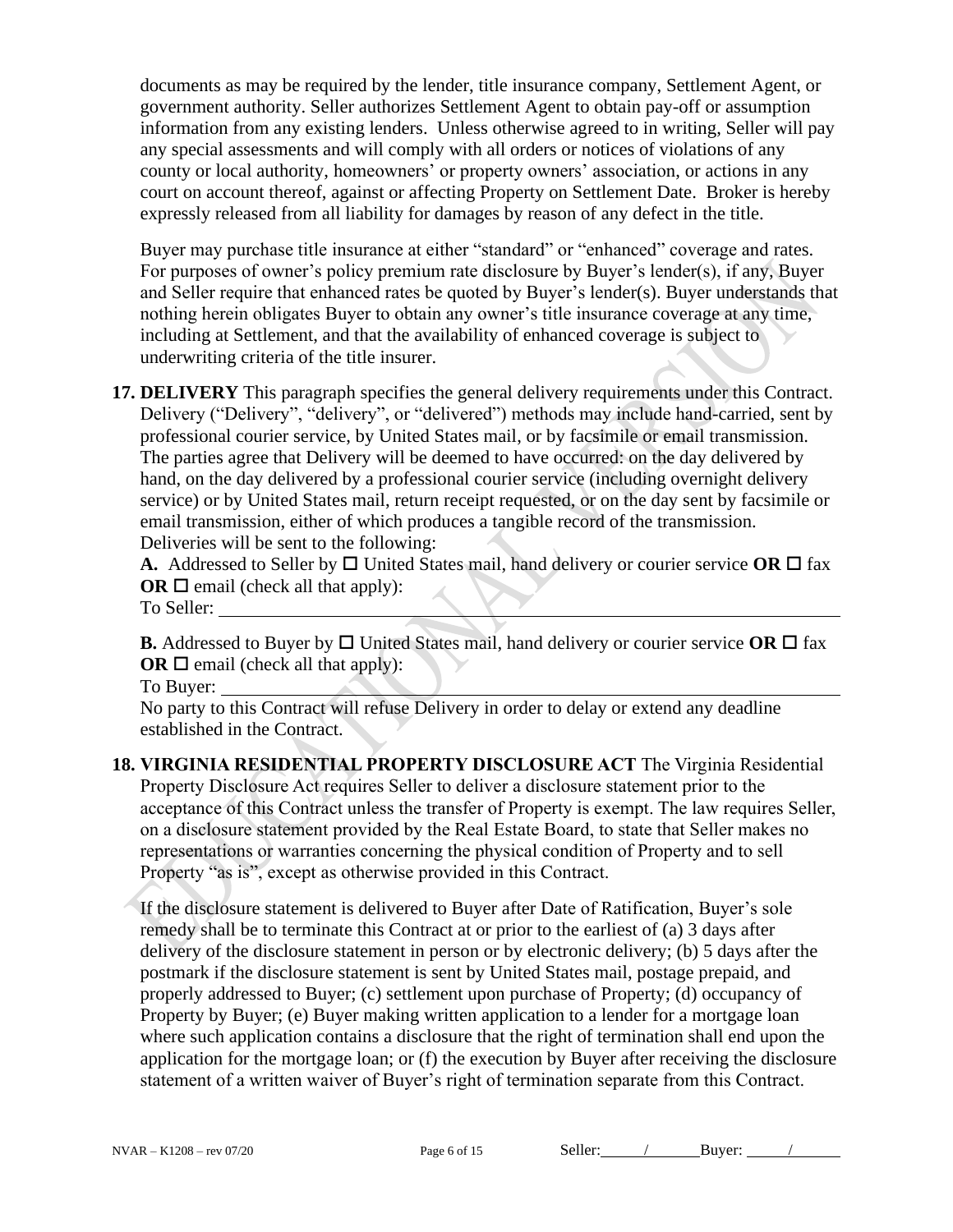Written Notice of termination may be (a) hand delivered; (b) sent by United States mail, postage prepaid, provided that Buyer retains sufficient proof of mailing, which may be either a United States postal certificate of mailing or a certificate of service confirming that such mailing was prepared by Buyer; (c) sent by electronic means to the facsimile number or electronic mailing address provided by Seller in the DELIVERY paragraph, provided that Buyer retains sufficient proof of the electronic delivery, which may be an electronic receipt of delivery, a confirmation that the notice was sent by facsimile, or a certificate of service; (d) overnight delivery using a commercial service or the United States Postal Service.

Any such termination shall be without penalty to Buyer, and any deposit shall be promptly returned to Buyer.

**19. VIRGINIA PROPERTY OWNERS' ASSOCIATION ACT.** Seller represents that the Property  $\Box$  is  $\overline{OR}$   $\Box$  is not located within a development that is subject to the Virginia Property Owners' Association Act ("POA Act" or "Act" solely in this Paragraph). Section 55.1-1808(B) of the Act requires the following contract language:

**A.** Subject to the provisions of subsection A of §55.1-1814, an owner selling a lot shall disclose in the contract that (i) the lot is located within a development that is subject to the Virginia Property Owners' Association Act (§55.1-1800 et seq.); (ii) the Property Owners' Association Act (§55.1-1800 et seq.) requires the seller to obtain from the property owners' association an association disclosure packet and provide it to the purchaser; (iii) the purchaser may cancel the contract within three days, or up to seven days if extended by the ratified real estate contract, after receiving the association disclosure packet or being notified that the association disclosure packet will not be available; (iv) if the purchaser has received the association disclosure packet, the purchaser has a right to request an update of such disclosure packet in accordance with subsection H of §55.1-1810 or subsection D of §55.1-1811, as appropriate; and (v) the right to receive the association disclosure packet and the right to cancel the contract are waived conclusively if not exercised before settlement.

Pursuant to §55.1-1808 and for purposes of this Paragraph, "ratified real estate contract" includes any addenda to this Contract.

|    | <b>B.</b> For delivery of the Packet or the Notice of non-availability of the Packet, Buyer prefers |               |
|----|-----------------------------------------------------------------------------------------------------|---------------|
|    | delivery at                                                                                         | if electronic |
| or |                                                                                                     | if hard copy. |

- **20. IRS/FIRPTA – WITHHOLDING TAXES FOR FOREIGN SELLER.** Seller is OR is not a "Foreign Person," as defined by the Foreign Investment in Real Property Tax Act (FIRPTA). If Seller is a Foreign Person, Buyer may be required to withhold and pay to the Internal Revenue Service (IRS) up to fifteen percent (15%) of the Sales Price on behalf of the Seller and file an IRS form which includes both Seller and Buyer tax identification numbers. The parties agree to cooperate with each other and Settlement Agent to effectuate the legal requirements. If Seller's proceeds are not sufficient to cover the withholding obligations under FIRPTA, Seller may be required to pay at Settlement such additional certified funds necessary for the purpose of making such withholding payment.
- **21. FINANCING APPLICATION** If this Contract is contingent on financing, Buyer will make written application for the Specified Financing and any lender-required property insurance no later than 7 Days after the Date of Ratification. Buyer grants permission for Cooperating Brokerage and the lender to disclose to Listing Brokerage and Seller general information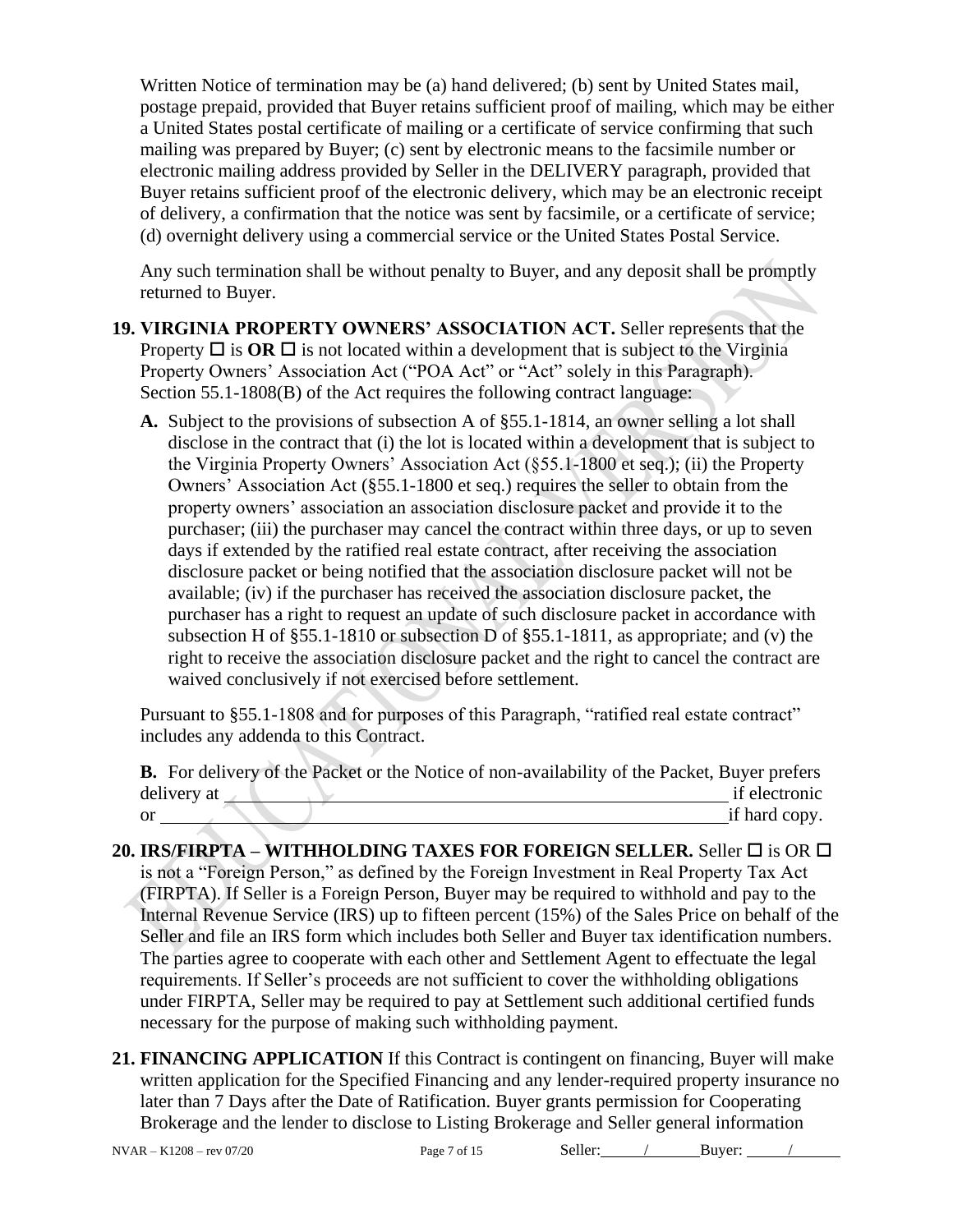available about the progress of the loan application and loan approval process. If Buyer fails to settle except due to any Default by Seller, then the provisions of the DEFAULT paragraph shall apply. Seller agrees to comply with reasonable lender requirements.

**22. ALTERNATIVE FINANCING** Alternative Financing means any change to the financing terms provided in the PRICE AND SPECIFIED FINANCING paragraph, including but not limited to, Down Payment amount, financing, including amount financed, loan type (i.e., USDA, Construction, or other), term of any loan, interest rate, or loan program (i.e., assumption, fixed or adjustable rate).

Buyer may substitute Alternative Financing for the Specified Financing. If Buyer wishes to retain the protection of a financing contingency, Buyer shall execute a new financing addendum (if applicable) and obtain Seller's written consent. Should Buyer pursue Alternative Financing without Seller's written consent, Buyer shall waive the protection of any financing contingency.

Buyer may substitute alternative financing and/or an alternative lender for Specified Financing provided: (a) Buyer is qualified for alternative financing; (b) there is no additional expense to Seller; (c) Settlement Date is not delayed; and (d) if Buyer fails to settle except due to any Default by Seller, then the provisions of the DEFAULT paragraph shall apply.

- **23. BUYER'S REPRESENTATIONS** Buyer  $\Box$  will OR  $\Box$  will not occupy Property as Buyer's principal residence. **Unless specified in a written contingency, neither this Contract nor the financing is dependent or contingent on the sale and settlement or lease of other real property.** The Cooperating Brokerage  $\Box$  is **OR**  $\Box$  is not authorized to disclose to Listing Brokerage, Seller, and any lender the appropriate financial or credit information provided to Cooperating Brokerage by Buyer. Buyer acknowledges that Seller is relying upon all of Buyer's representations, including without limitation, the accuracy of financial or credit information given to Seller, Broker, or the lender by Buyer.
- **24. TARGET LEAD-BASED PAINT HOUSING** Seller represents that any residential dwellings or parts of any residential dwellings at Property  $\Box$  were  $\Box \Box$  were not constructed before 1978. If the dwellings were constructed before 1978, then, unless exempt under 42 U.S.C. 4852d, Property is considered "target housing" under the statute and a copy of the "Sale: Disclosure and Acknowledgment of Information on Lead-Based Paint and/or Lead-Based Paint Hazards" has been attached and made a part of the Contract as required by law.

## **25. ACCESS TO PROPERTY**

After Settlement and prior to Project Completion Date, Buyer is not authorized to enter Property, except with the express consent of Seller or as outlined below. In the event that Buyer enters Property prior to Project Completion Date, Buyer agrees and understands that Buyer is doing so without permission of Seller and at Buyer's own risk. Buyer releases and agrees to indemnify and hold Seller harmless from and against any and all claims for damage(s) to Buyer's person or property and to any person or property accompanying Buyer.

#### **26. INSPECTIONS**

**A. Progress Inspections.** For each Benchmark (defined below), Buyer and/or Buyer's representative shall have the right to conduct progress inspections of Property for purposes of assuring that the Seller is constructing the Improvements in accordance with this Contract. Seller shall Deliver Notice to Buyer of each Benchmark no less than 2 Days in

NVAR – K1208 – rev 07/20 Page 8 of 15 Seller: / Buyer: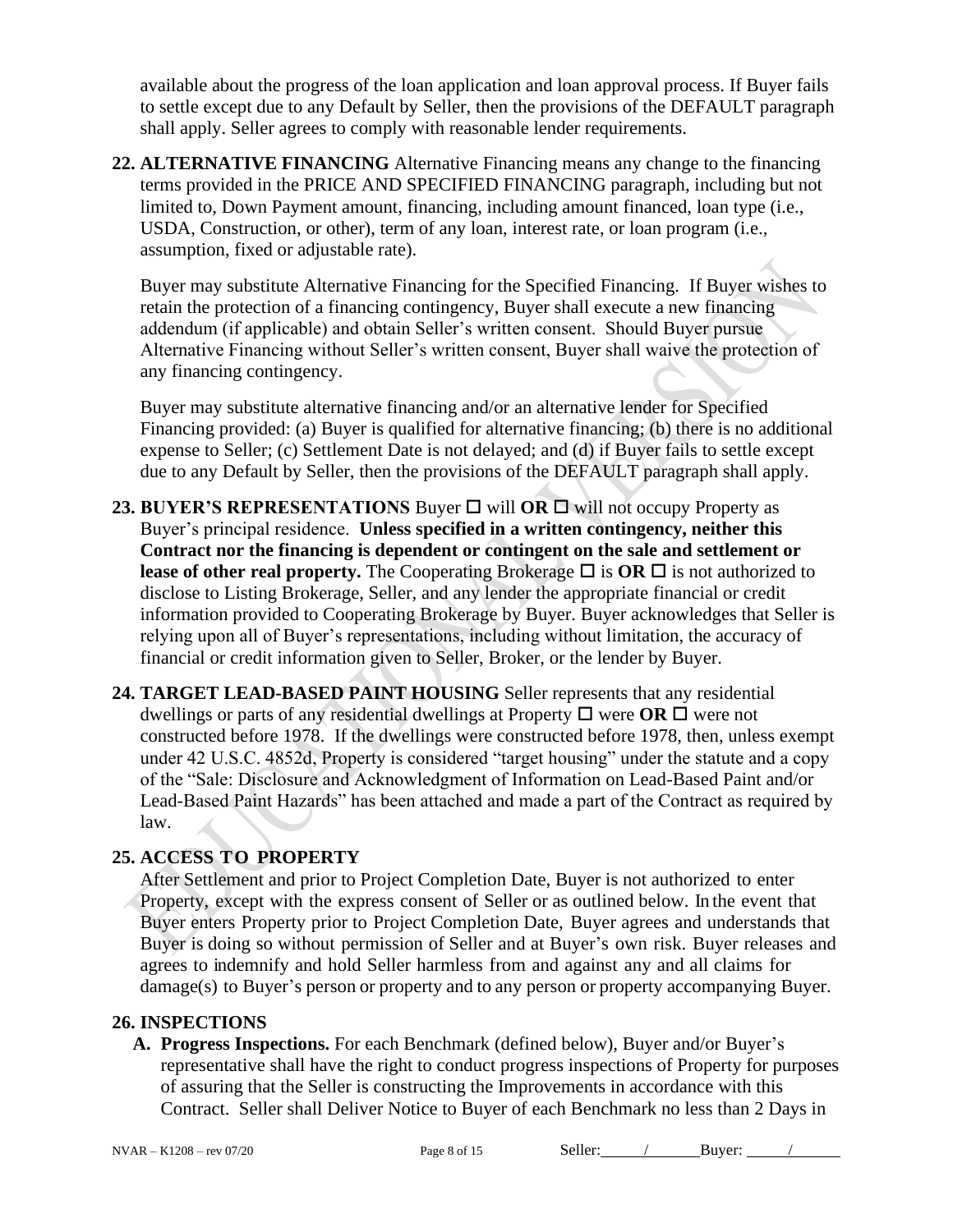advance of the Benchmark. The following times shall be a "Benchmark" permitting such inspections:

- a) After foundation cure and waterproofing but prior to backfilling;
- b) After rough-ins for electrical and plumbing (where Buyer can select locations not already identified in the Plans for finishes and outlets) and prior to close-in; and
- c) Prior to Substantial Completion, as part of the Inspection processes, identified herein

Buyer shall Deliver Notice to Seller of any discrepancy with the Plans within 2 Days following the Benchmark. Prior to Project Completion Date, Seller shall Deliver written assurance that the discrepancies have been cured and such assurance shall survive Project Completion Date and is not part of any disclaimer of warranty.

#### **B. Buyer Private Final Inspection.**

- **1.** Buyer and/or Buyer's representative will have the right to conduct a Private Final Inspection. If Buyer wishes to conduct a Private Final Inspection, Buyer must Deliver to Seller Notice of Private Final Inspection with the date and time of such inspection no more than 2 business days after receipt of the Notice of Substantial Completion. The Buyer Final Inspection shall occur no less than 2 business days after the Notice of Private Final Inspection is Delivered to Seller but no later than 5 business days after Buyer's receipt of the Notice of Substantial Completion.
- **2.** Buyer must Deliver a copy of the Private Final Inspection Report to Seller within 2 business days of the Inspection. Seller will include the agreed upon items from the Private Inspection Report, if any, on the Seller's Final Inspection Report, but reserves the right to deny items. Any items from the Private Final Inspection Report that are denied by Seller will be explained in writing and Delivered to Buyer in a separate report prior to Project Completion Date.

#### **C. Seller Final Inspection**

- **1.** Scheduling if Buyer Conducts Private Final Inspection. If Buyer conducts a Private Final Inspection, as defined above, then Seller will schedule the Seller's Final Inspection within 2 business days of receipt of Buyer's Notice of Private Inspection. The Seller Final Inspection will be set for a time no sooner than 1 business day, and no later than 2 business days after the Buyer Private Final Inspection.
- **2.** Scheduling if Buyer Does Not Conduct Private Final Inspection. If Buyer elects not to conduct a Private Final Inspection, then the date and time of the Seller Final Inspection to be set by Seller no sooner than 2 business days after Seller's Delivery to Purchaser of Notice of Substantial Completion.
- **3.** At a date and time scheduled pursuant to 1 or 2 above, Buyer and Seller shall, during normal business hours, inspect Property. Seller shall prepare a Seller Final Inspection Report, which includes an itemized list which Buyer shall sign at the time of this inspection. The Seller Final Inspection Report is Buyer's assurance that any incomplete work duly noted thereon will be done as promptly as weather and work load permit. It is further understood and agreed that no funds shall be held in escrow in the event that any of the items on the Seller's Final Inspection Report are not completed at Project Completion Date. Items noted on Seller's Final Inspection Report will be corrected only if Buyers are entitled to the items under this Contract or the warranty. Nothing contained herein shall prevent the parties from mutually agreeing to combine the Buyer Private Final Inspection and the Seller Final Inspection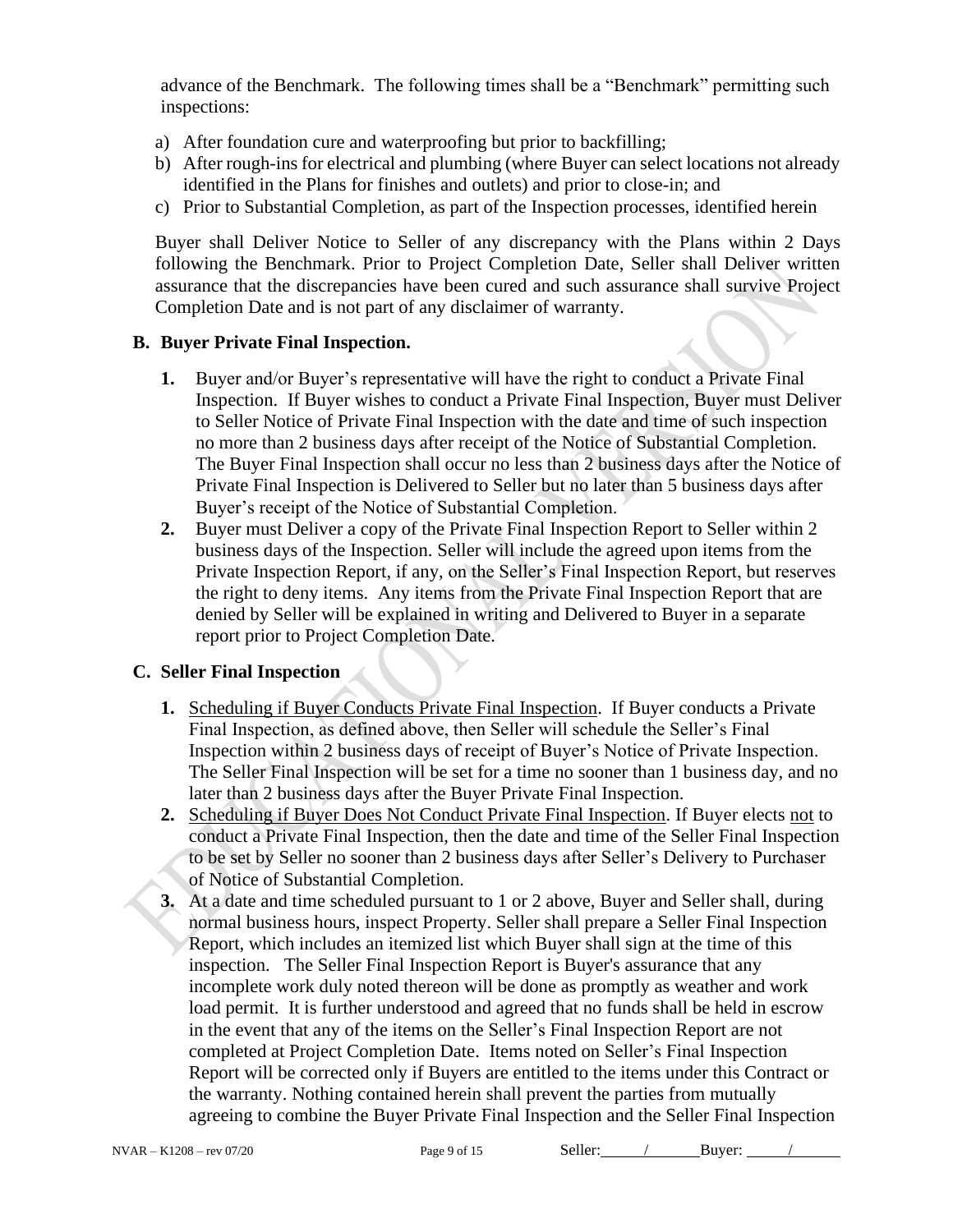to be concurrently conducted. The provisions of this paragraph shall survive Project Completion Date.

- **D. Walkthrough Inspection** Buyer and/or Buyer's representative will have the right to make walk-through inspection(s) within 2 days prior to Project Completion Date unless otherwise agreed to by Buyer and Seller. Seller shall be responsible for providing all utilities required for such inspection.
- **27. WOOD-DESTROYING INSECT INSPECTION** Unless otherwise required by Buyer's lender, Seller at Seller's expense will furnish a written report from a pest control firm dated not more than 90 days prior to Project Completion Date showing that all dwelling(s) and/or garage(s) within Property (to include fences or shrubs abutting garage(s) or dwelling(s)) are free of visible evidence of live wood-destroying insects, and free from visible damage. Any treatment and repairs for damage identified in the inspection report will be made at Seller's expense and Seller will provide written evidence of such treatment and/or repair prior to Project Completion Date, which shall satisfy the requirements of this Paragraph.
- **28. NOTICE OF POSSIBLE FILING OF MECHANICS LIEN** Virginia law (Section 43-1 et seq.) permits persons who have performed labor or furnished materials for the construction, removal, repair or improvement of any building or structure to file a lien against Property. This lien may be filed at any time after the work is commenced or the material is furnished, but not later than the earlier of (a) 90 Days from the last day of the month in which the lienor last performed work or furnished materials or (b) 90 Days from the time the construction, removal, repair or improvement is terminated. AN EFFECTIVE LIEN FOR WORK PERFORMED PRIOR TO THE DATE OF SETTLEMENT MAY BE FILED AFTER SETTLEMENT. LEGAL COUNSEL SHOULD BE CONSULTED.
- **29. MEGAN'S LAW DISCLOSURE** Buyer should exercise whatever due diligence Buyer deems necessary with respect to information on sexual offenders registered under Chapter 9 of Title 9.1 of the Code of Virginia. Such information may be obtained by contacting the local police department or the Department of State Police, Central Records Exchange at (804) 674-2000 or http://sex-offender.vsp.virginia.gov/sor/.
- **30. FEES** Fees for the preparation of the deed, that portion of Settlement Agent's fee billed to Seller, costs of releasing existing encumbrances, Seller's legal fees and any other proper charges assessed to Seller, will be paid by Seller. Fees for the title exam (except as otherwise provided), survey, recording (including those for any purchase money trusts) and that portion of Settlement Agent's fee billed to Buyer, Buyer's legal fees, Mechanics Liens Agent Fees, construction loan draw fees and any other proper charges assessed to Buyer will be paid by Buyer. Fees to be charged will be reasonable and customary for the jurisdiction in which Property is located. Grantor's tax and Regional Congestion Relief Fee (for Alexandria City, Arlington, Fairfax, Loudoun, and Prince William Counties and all cities contained within) shall be paid by Seller. Buyer shall pay recording charges for the deed and any mortgage liens or deeds of trust.
- **31. BROKER'S FEE** Seller irrevocably instructs Settlement Agent to pay Broker compensation ("Broker's Fee") at Settlement as set forth in the listing Contract and to disburse the compensation offered by Listing Brokerage to Cooperating Brokerage in writing as of the Date of Offer, and the remaining amount of Broker's compensation to Listing Brokerage.
- $NVAR K1208 rev 07/20$  Page 10 of 15 Seller: / Buyer: / **32. ADJUSTMENTS** Rents, taxes, water and sewer charges, homeowners' and/or property owners' association regular periodic assessments (if any), and any other operating charges,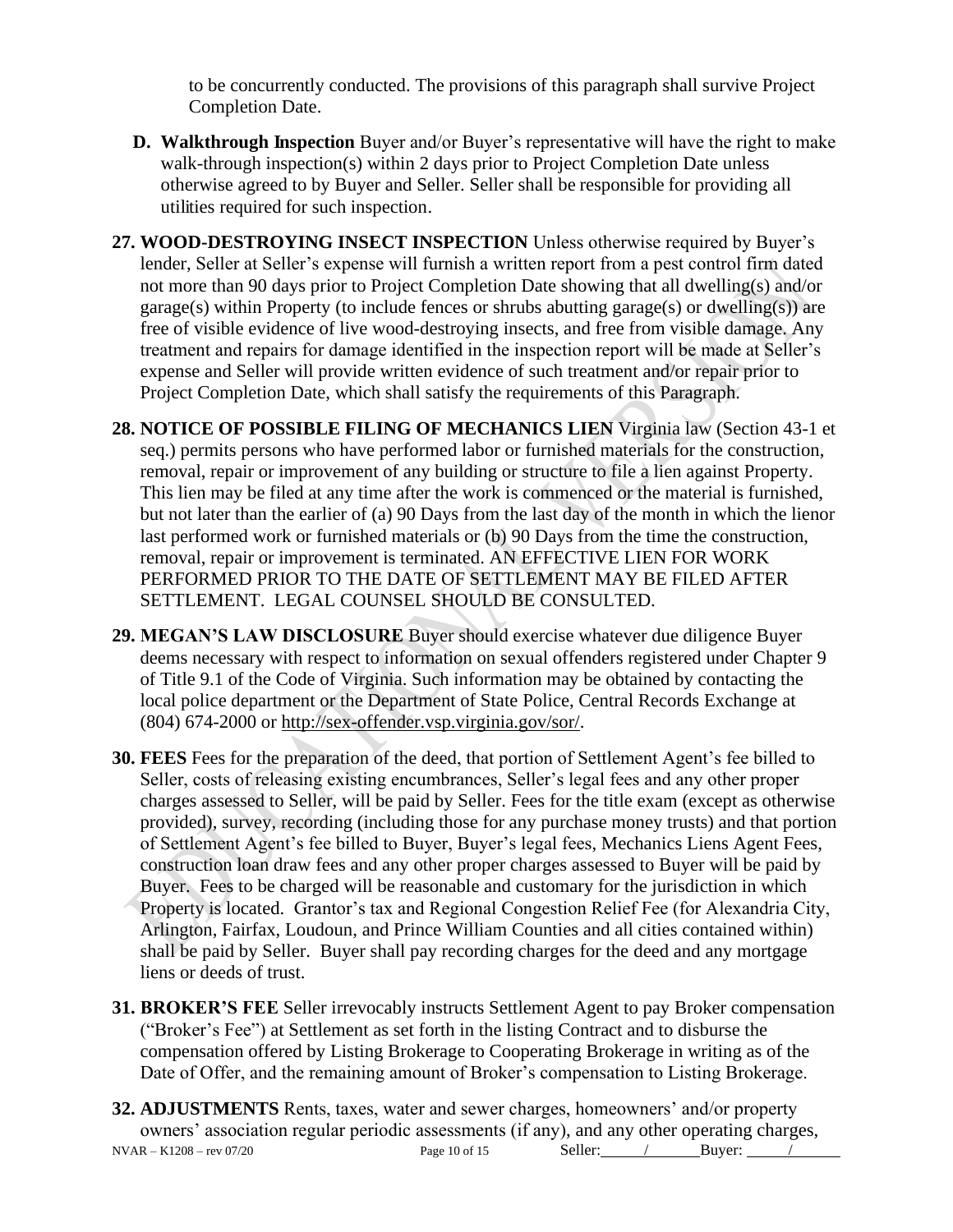are to be adjusted to the Date of Settlement. Taxes - supplemental, general and special - are to be adjusted according to the most recent property tax bill(s) for Property issued prior to Settlement Date, except that recorded assessments for improvements completed prior to Settlement, whether assessments have been levied or not, will be paid by Seller or allowance made at Settlement.

**33. DEFAULT** If Buyer fails to complete Settlement for any reason other than Default by Seller, Buyer shall be in Default and, at the option of Seller, the Deposit may be forfeited to Seller as liquidated damages and not as a penalty. In such event, Buyer shall be relieved from further liability to Seller. If Seller does not elect to accept the Deposit as liquidated damages, the Deposit may not be the limit of Buyer's liability in the event of a Default. Buyer and Seller knowingly, freely, and voluntarily waive any defense as to the validity of liquidated damages under this Contract, including Seller's option to elect liquidated damages or pursue actual damages, or that such liquidated damages are void as penalties or are not reasonably related to actual damages.

If the Deposit is forfeited, or if there is an award of damages by a court or a compromise Contract between Seller and Buyer, the Broker may accept, and Seller agrees to pay the Broker, one-half of the Deposit in lieu of Broker's Fee (provided Broker's share of any forfeited Deposit will not exceed the amount due under the listing Contract).

If Seller fails to perform or comply with any of the terms and conditions of this Contract or fails to complete Settlement for any reason other than Default by Buyer, Seller shall be in Default and Buyer will have the right to pursue all legal or equitable remedies, including specific performance and/or damages.

If either Seller or Buyer refuses to execute a release of Deposit ("Release") when requested to do so in writing and a court finds that such party should have executed the Release, the party who so refused to execute the Release will pay the expenses, including, without limitation, reasonable attorneys' fees, incurred by the other party in the litigation. Seller and Buyer agree that Escrow Agent will have no liability to any party on account of disbursement of the Deposit or on account of failure to disburse the Deposit, except in the event of Escrow Agent's gross negligence or willful misconduct. The parties further agree that Escrow Agent will not be liable for the failure of any depository in which the Deposit is placed and that Seller and Buyer each will indemnify, defend, and save harmless Escrow Agent from any loss or expense arising out of the holding, disbursement, or failure to disburse the Deposit, except in the case of the Escrow Agent's gross negligence or willful misconduct.

If either Buyer or Seller is in Default, then in addition to all other damages, the defaulting party will immediately pay the costs incurred for the title examination, Appraisal, survey, and the Broker's Fee in full.

- **34. CONTRACT SUBORDINATE TO CONSTRUCTION LOAN** This contract is subordinate and subject to any current and future construction loan liens.
- **35. ASSIGNABILITY** This Contract may not be assigned without prior written approval of the parties. In the event it is assigned, the original parties to the Contract remain obligated hereunder until Settlement.

## **36. ATTORNEYS' FEES**

**A.** If any Party breaches this Contract and a non-breaching Party retains legal counsel to enforce its rights hereunder, the non-breaching Party shall be entitled to recover against the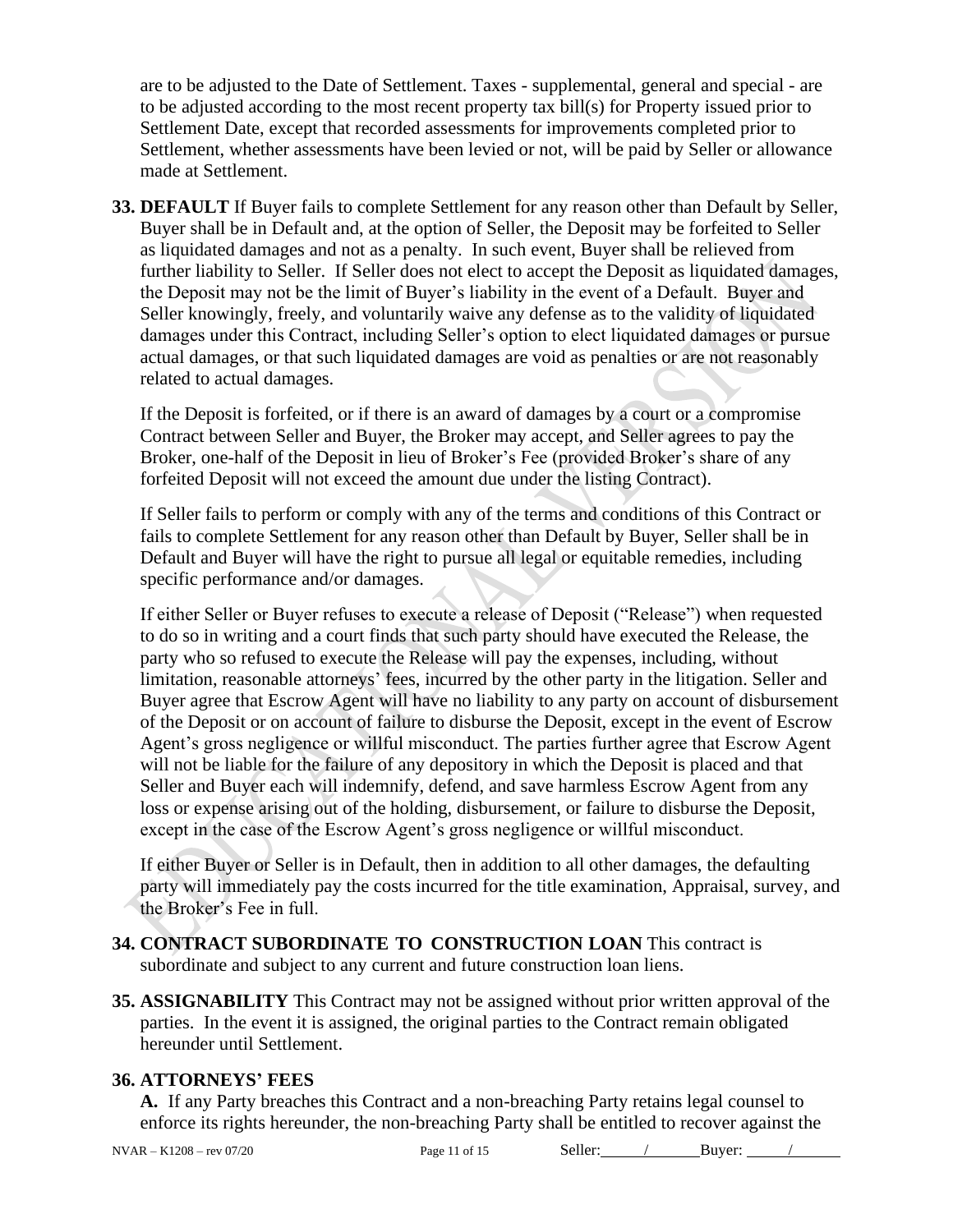breaching Party, in addition to any other damages recoverable against any breaching Party, all of its reasonable Legal Expenses incurred in enforcing its rights under this Contract, whether or not suit is filed, and in obtaining, enforcing and/or defending any judgment related thereto. Should any tribunal of competent jurisdiction determine that more than one party to the dispute has breached this Contract, then all such breaching Parties shall bear their own costs, unless the tribunal determines that one or more parties is a "Substantially Prevailing Party", in which case any such Substantially Prevailing Party shall be entitled to recover from any of the breaching parties, in addition to any other damages recoverable against any breaching Party, all of its reasonable Legal Expenses incurred in enforcing its rights under this Contract, whether or not suit is filed, and in obtaining, enforcing and/or defending any judgment related thereto.

**B.** In the event a dispute arises resulting in the Broker (as used in this paragraph to include any agent, licensee, or employee of the Broker) being made a party to any litigation by the Buyer or by the Seller, the Parties agree that the Party who brought the Broker into litigation shall indemnify the Broker for all of its reasonable Legal Expenses incurred, unless the litigation results in a judgment against the Broker.

## **37. DEFINITIONS**

- **A.** "Date of Ratification" means the date of Delivery of the final acceptance in writing by Buyer and Seller, of all the terms of this Contract (not the date of expiration or removal of any contingencies).
- **B.** "Appraisal" means a written appraised valuation of the Project.
- **C.** "Day(s)" or "day(s)" means calendar day(s) unless otherwise specified in this Contract.
- **D.** All reference to time of day shall refer to the time of day in the Eastern Time Zone of the United States.
- **E.** For the purpose of computing time periods, the first Day will be the Day following Delivery and the time period will end at 9:00 p.m. on the Day specified. If the Settlement Date falls on a Saturday, Sunday, or legal holiday, then the Settlement will be on the prior business day.
- **F.** For "Delivery" see DELIVERY paragraph.
- **G.** For "Specified Financing" see PRICE AND FINANCING paragraph.
- **H.** The masculine includes the feminine and the singular includes the plural.
- **I.** "Legal Expenses" means attorney fees, court costs, and litigation expenses, if any, including, but not limited to, expert witness fees and court reporter fees.
- **J.** Notice ("Notice", "notice", or "notify") means a unilateral communication from one party to another. All Notices required under this Contract will be in writing and will be effective as of Delivery. For the purposes of computing time periods, the first Day will be the Day following Delivery and the time period will end at 9:00 p.m. on the Day specified. Written acknowledgment of receipt of Notice is a courtesy but is not a requirement.
- **K.** "Buyer" and "Buyers" may be used interchangeably in this Contract and any accompanying addenda or notices.
- **L.** "Project" means Property and all Improvements including any changes of additional work requests as provided herein.
- **M.** "Substantially Complete" or "Substantial Completion" means that a certificate of occupancy (CO) has been issued and the Project is fit for habitation and is functional for ordinary dwelling use, with all appliances and all fixtures installed, including all finishes necessary to occupy Property without material inconvenience.

NVAR – K1208 – rev 07/20 Page 12 of 15 Seller: / Buyer: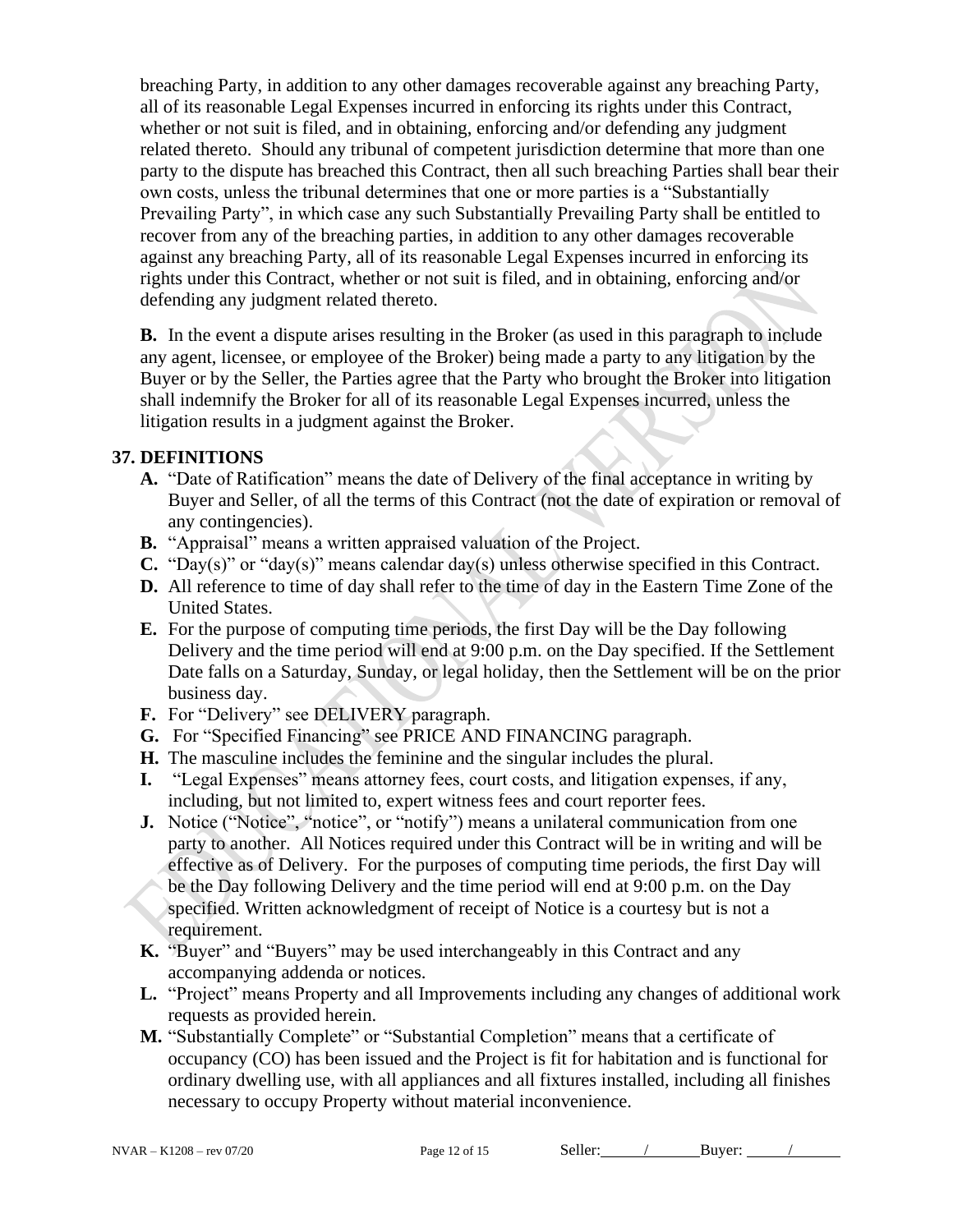- **N.** "Notice of Substantial Completion" means written notification from Seller to Buyer that the Project is Substantially Complete.
- **O.** "Mechanics Lien Agent" is a representative of a title insurance company, a lender's agent, or an attorney licensed to practice in Virginia. A Mechanics Lien Agent collects notices from sub-contractors and service /material providers associated with The Project.
- **P.** "Project Completion Date" shall be 15 business days from Delivery of Notice of Substantial Completion or as otherwise mutually agreed to by the parties.
- **38. MISCELLANEOUS** This Contract may be signed in one or more counterparts, each of which is deemed to be an original, and all of which together constitute one and the same instrument. Documents obtained via facsimile machines will also be considered as originals. Typewritten or handwritten provisions included in this Contract will control all pre-printed provisions that are in conflict.
- **39. VOID CONTRACT** If this Contract becomes void and of no further force and effect, without Default by either party, both parties will immediately execute a release directing that the Deposit be refunded in full to Buyer according to the terms of the DEPOSIT paragraph.

## **40. UNREPRESENTED SELLER COMPENSATION OF BUYER BROKER** Upon

Seller's irrevocable instruction, it is understood and agreed by all parties that (Cooperating Broker's name) of (Cooperating (Cooperating Broker's firm) is acting as an agent solely representing Buyer in this transaction ("Buyer's Broker"). Seller agrees to pay Buyer's Broker a payment of \$<br>  $\Box$   $\Box$  in cash **OR**  $\Box$ **Example 26 Settlement.** Settlement Agent is hereby irrevocably directed to deduct Buyer's Broker fee from Seller's proceeds of the sale at Settlement. The parties acknowledge that Buyer's Broker relationship was disclosed to Seller and/or Seller's agent prior to showing Property to Buyer.

## **41. TIME IS OF THE ESSENCE AS TO ALL TERMS OF THIS CONTRACT UNLESS OTHERWISE SPECIFIED.**

- **42. ARBITRATION** Nothing in this Contract shall preclude arbitration under the Code of Ethics and Standards of Practice of the National Association of REALTORS®.
- **43. REAL ESTATE LICENSED PARTIES** Broker may from time to time engage in general insurance, title insurance, mortgage loan, real estate settlement, home warranty, and other real estate-related businesses and services, from which they may receive compensation during the course of this transaction, in addition to real estate brokerage fees. The parties acknowledge that Broker is retained for their real estate brokerage expertise, and neither has been retained as an attorney, tax advisor, appraiser, title advisor, home inspector, engineer, surveyor, nor other professional service provider.

The parties acknowledge that  $\frac{1}{\sqrt{2}}$  is an  $\Box$  active **OR**  $\Box$  inactive licensed real estate agent in  $\Box$  VA and  $\Box$  Other and is either the  $\Box$  Buyer  $\Box$  Seller **OR**  $\Box$  is related to one of the parties in this transaction.

**44. ENTIRE CONTRACT** This Contract will be binding upon the parties, and each of their respective heirs, executors, administrators, successors, and permitted assigns. The provisions not satisfied at Settlement will survive the delivery of the deed and will not be merged therein. This Contract, unless amended in writing, contains the final and entire Contract of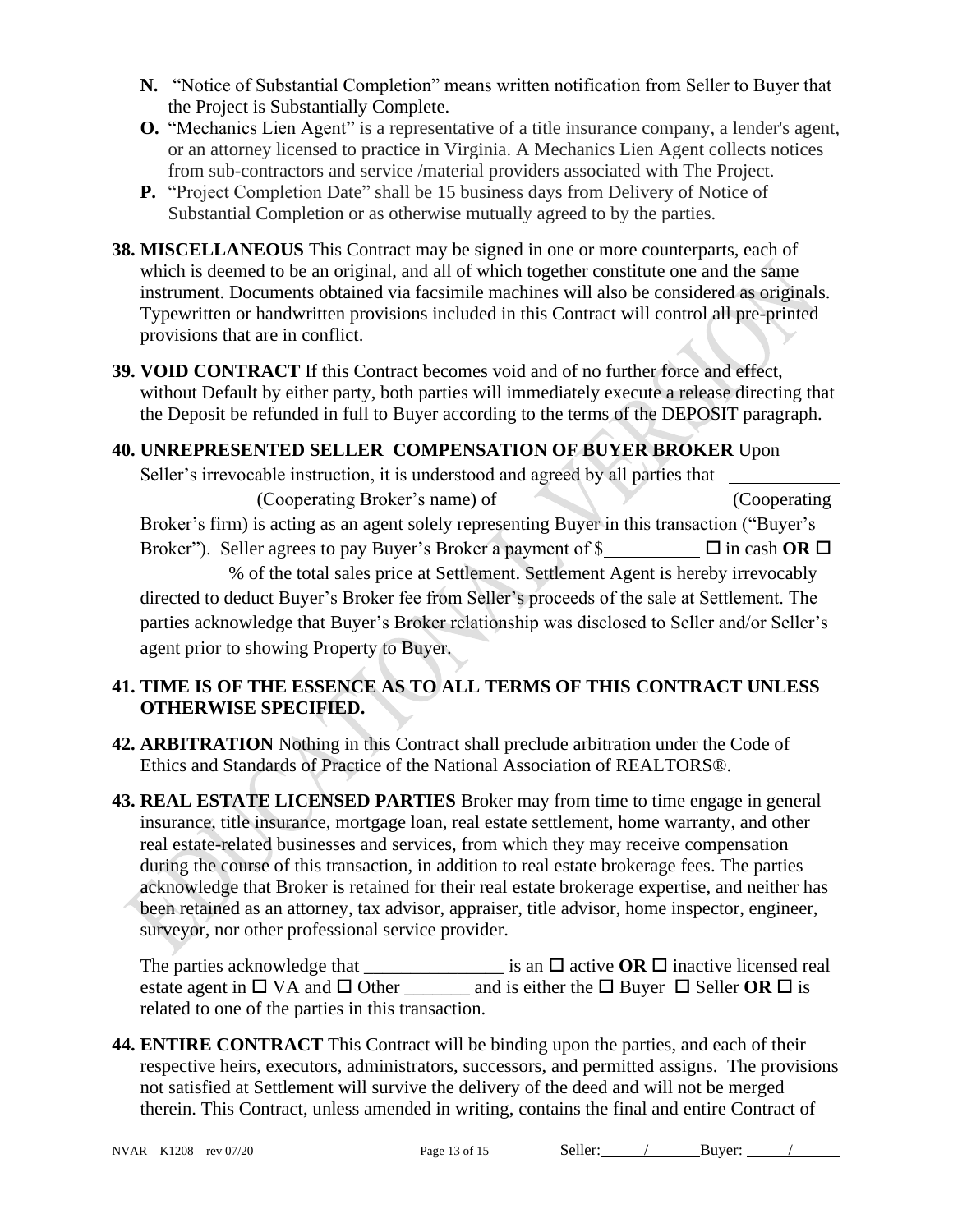the parties and the parties will not be bound by any terms, conditions, oral statements, warranties, or representations not herein contained. The interpretation of this Contract will be governed by the laws of the Commonwealth of Virginia.

**45. ADDITIONS** The following forms, if ratified and attached, are made a part of this Contract. (This list is not all inclusive of addenda that may need to be attached).

| $\Box$ Yes | $\Box$ No | <b>Financing Contingency Addendum</b> |  |
|------------|-----------|---------------------------------------|--|
| $\Box$ Yes | $\Box$ No | Appraisal Contingency All Cash        |  |
| $\Box$ Yes | ∐No.      | <b>Lead-Based Paint Disclosure</b>    |  |
| $\Box$ Yes | $\Box$ No | <b>Option Addendum</b>                |  |
| $\Box$ Yes | ΠN∩       | Other:                                |  |

- **46. DISCLOSURE OF SALES PRICE TO APPRAISER** Listing Brokerage and Cooperating Brokerage are hereby authorized to release the Sales Price listed in PRICE AND SPECIFIED FINANCING Paragraph to any appraiser who contacts them to obtain the information.
- **47. CANCELLATION RIGHTS** This Contract has not been procured by door-to-door solicitation and cannot be canceled.

### **48. RECOVERY FUND**

The Buyer is hereby notified of the existence of the Virginia Contractor Transaction Recovery Fund. For more information, Buyer may call (804) 367-1559, go to: [www.dpor.virginia.gov/Boards/Contractors\\_Recovery\\_Fund](http://www.dpor.virginia.gov/Boards/Contractors_Recovery_Fund), or email: RecoveryFund@dpor.virginia.gov.

## **49. OTHER TERMS**